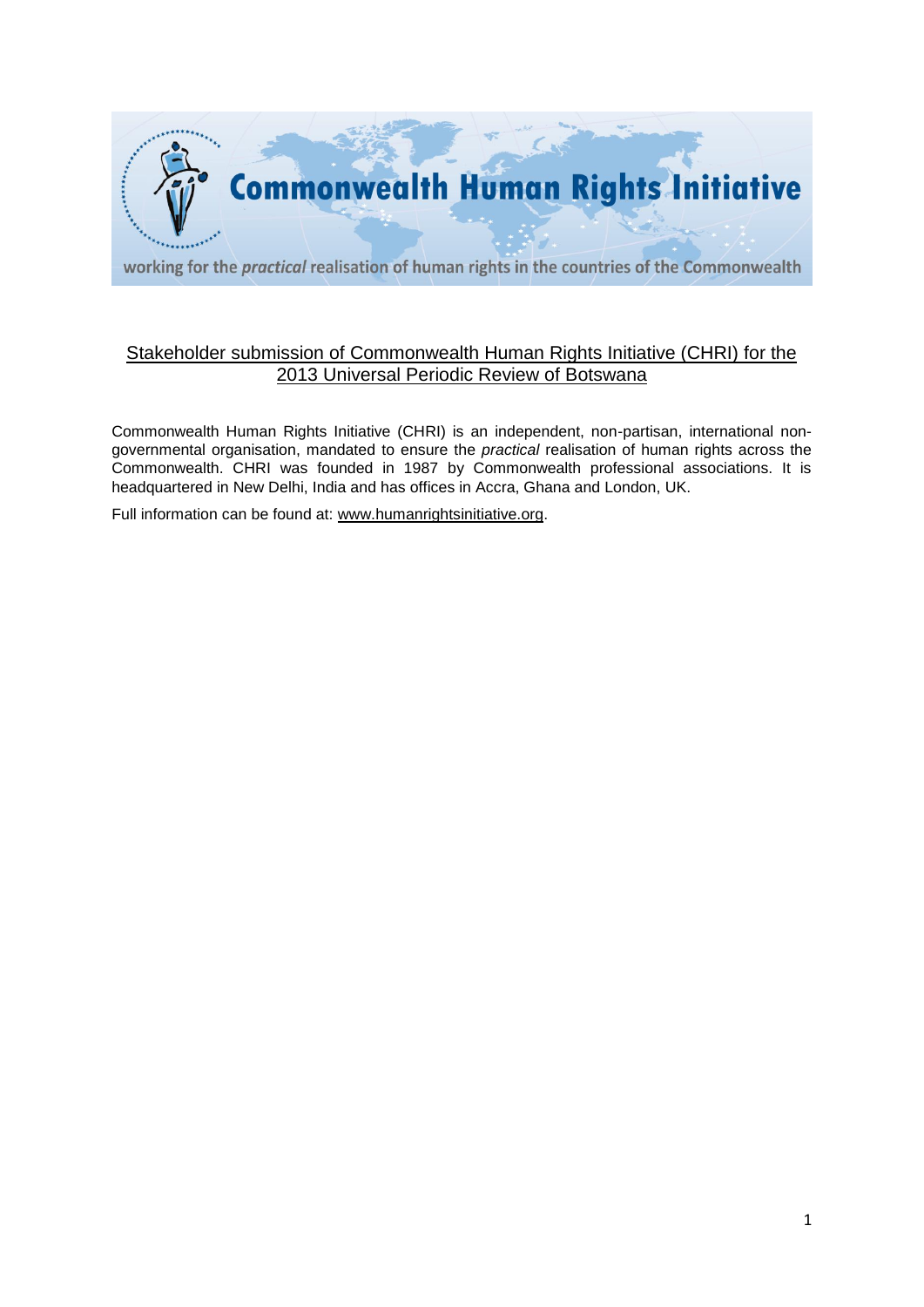## Commonwealth Human Rights Initiative (CHRI) stakeholder submission for the Universal Periodic Review of Botswana (2013) Word count: 1897

1. This UPR stakeholder submission for Botswana includes information on the right to information, criminalisation of same-sex conduct, national human rights institutions, core international human rights instruments and their monitoring bodies and Botswana's relationship with the Human Rights Council's Special Procedures.

## **2. The Right to Information**

- 3. In 2010, a Private Member's Bill proposed the enactment of a Freedom of Information law. CHRI welcomes the proposed Bill with enthusiasm, but notes that it will require substantial amendment if the Batswana are to operationalise their right to information in accordance with international best practice.
- 4. In order for the eventual law to properly reflect that it is the government's duty to provide information, the law may be more appropriately named "The Right to Information Act". It should also be clarified that, once made law, the Act will have supremacy over other legislation that contradicts its provisions.
- 5. The coverage of the law must be expanded to include the office of the President, Commissions of Inquiry sanctioned by the President, the Judiciary, Political Parties and private bodies in which public funds are invested or which perform public functions or provide public services. Access must be provided to information that was created prior to the enactment of the law and to information that is in theory publicly available but in practice sometimes difficult to come by. Requests for cabinet documents must be granted after a Cabinet decision has been made and so should information about whose advice and opinion led to a Cabinet decision, unless some other exemption is applicable. Exemption clauses must be as narrow and specific as possible and tests to determine the harm caused by the disclosure of information must be strict. Language and procedure governing the release of personal information and examination-related information must be tightened.
- 6. The Bill must put a burden on the government to train the officers in charge of implementing it and the public about how to use it. People requesting information must not be limited to requesting information on only one particular subject matter per request and fees must be reasonable and waived for those unable to pay. The Bill must explicitly state that requesters do not need to provide a reason when making their request and that they may take notes or obtain extracts of the information they are seeking. Requesters must be able to appeal a decision not to grant them access to information at a quasi-judicial body or tribunal, such as an information commission, and must not be forced to appeal at the High Court, which is expensive and out of reach for the common person. Penalty provisions must also be included in the Bill to criminally punish officers who give out false information or destroy information and to fine or otherwise sanction officers who commit milder offenses.

#### **7. Recommendations**

- 8. CHRI recommends that Botswana:
- a. Immediately amend the Freedom of Information Bill, 2010 in accordance with international best practices and pass the Bill at the earliest.

## **9. Criminalisation of same-sex conduct**

10. The Penal Code of Botswana criminalises any person who has carnal knowledge of another which is "against the order of nature" (Article 164) with a penalty of up to seven years in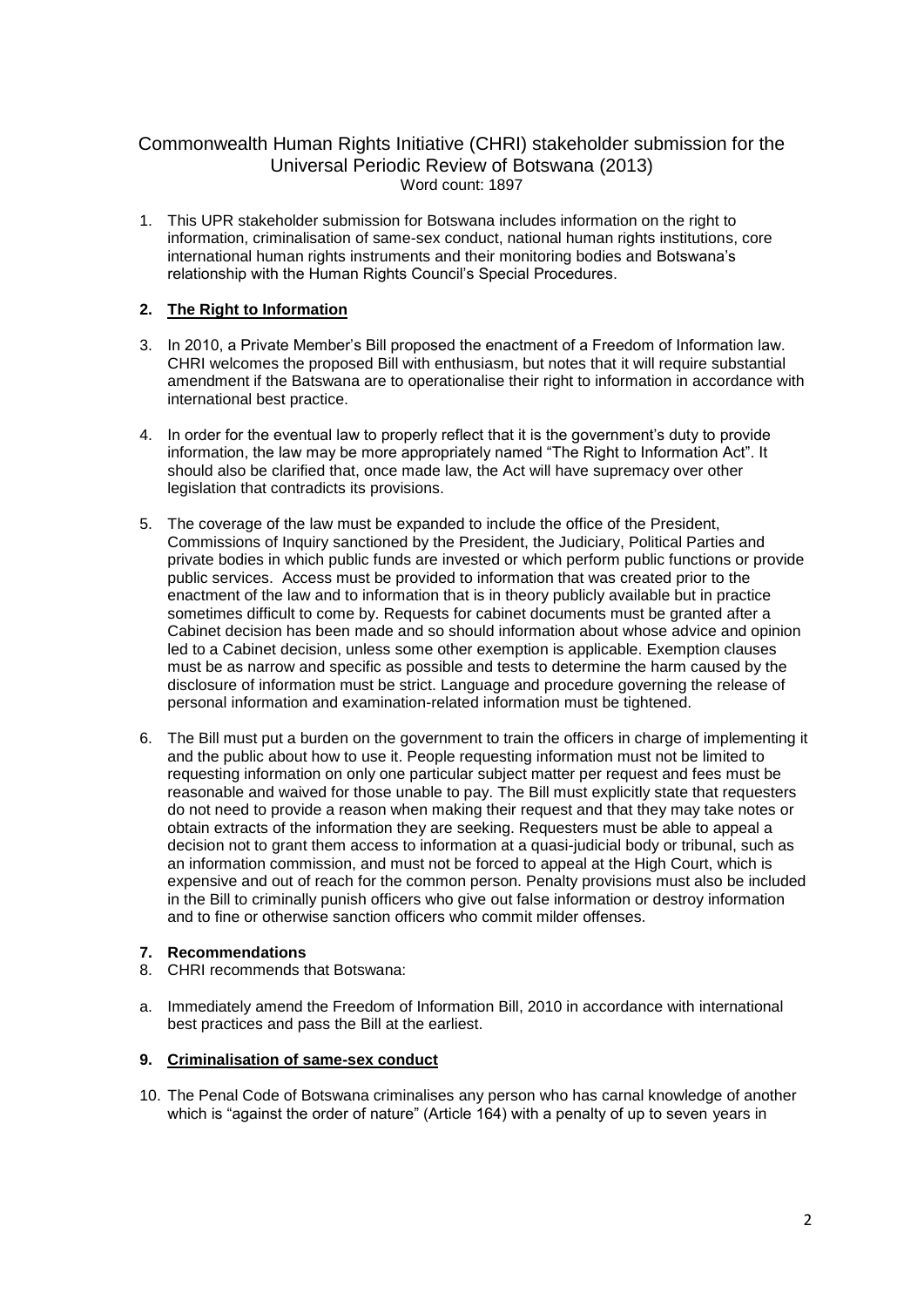prison.<sup>1</sup> Article 167 also criminalises gross indecency committed in public or in private.<sup>2</sup> A Court judgment in 2003 affirmed that these provisions effectively prohibit same-sex relations in Botswana and apply to lesbian sexual activity as well. $3$ 

- 11. During its last session of the Universal Periodic Review in 2009, Botswana rejected recommendations to amend its Penal Code and decriminalise consensual adult same-sex conduct.<sup>4</sup> In 2008 the 92<sup>nd</sup> the Human Rights Committee also recommended that Botswana repeal the provisions criminalising same-sex conduct.<sup>5</sup>
- 12. As a state party to the ICCPR Botswana has an obligation under Article 17 to protect individuals against "arbitrary or unlawful interference" with their "privacy, family, home or correspondence" and this renders the above sections incompatible with this obligation.<sup>6</sup> The criminalisation of same-sex conduct is also incompatible with Botswana's obligation under Article 26 of the ICCPR which requires Botswana to treat individuals equally before the law.<sup>7</sup>
- 13. Statements have been made by political leaders that are at odds with the State's international obligations. At a meeting on HIV prevention in prisons, Member of Parliament and Deputy Speaker of the National Assembly, Pono Moatlhodi, expressed that homosexuals were "demonic and evil" and defended his comments by later remarking that homosexuality was "a culture away from our culture".<sup>8</sup>
- 14. Religious leaders also fuel discrimination and homophobia. The Evangelical Fellowship of Botswana published a statement in a national newspaper condemning the actions of civil society that were advocating the decriminalisation of homosexuality, and called on its partners and the public to ensure "that the country does not degenerate any further into ungodliness."<sup>9</sup> Church leader, Pastor Emmanuel Owotabi also released a statement that promoted intolerance against homosexuals, stating that "many of them will actually qualify to be sent to psychiatric homes for proper treatment and rehabilitation."<sup>10</sup>Statements such as these further stigmatise the lesbian, gay, bisexual, transgender and intersex (LGBTI) community and contribute to their ongoing persecution.
- 15. Organisations that work on LGBTI issues have been denied legal status. LEGABIBO (lesbians, gays and bisexuals of Botswana), for instance, advocates on LGBTI issues. The Registrar of Societies at the Ministry of Labour and Home affairs has repeatedly refused to register LEGABIBO as a non-governmental organisation.<sup>11</sup> This lack of legal recognition has restricted their actions and ability to receive funding from donors.

**.** 

<sup>&</sup>lt;sup>1</sup> Penal Code of Botswana Chapter 08:01 See Articles 164 and 165 accessed at

[<sup>&</sup>lt;http://www.wipo.int/wipolex/en/text.jsp?file\\_id=238601>](http://www.wipo.int/wipolex/en/text.jsp?file_id=238601) Accessed 12 June 2012<br>2. Actists 497, thist

Article 167. Ibid.

 $3$  Kanane v State, Court of Appeal, Botswana (30 July 2003)<br> $4$  Benedict the Westline Course as the Universe Besiet's Bro

Report of the Working Group on the Universal Periodic Review, Addendum –Botswana, 17 March 2009,, A/HRC/10/69/Add.1 [http://lib.ohchr.org/HRBodies/UPR/Documents/Session3/BW/A\\_HRC\\_10\\_69\\_Add1\\_Botswana\\_E.pdf](http://lib.ohchr.org/HRBodies/UPR/Documents/Session3/BW/A_HRC_10_69_Add1_Botswana_E.pdf) 5

Human Rights Committee, Concluding observations of the Human Rights Committee, Botwana, CCPR/C/BWA/CO/1(24 April 2008) < [http://www.bayefsky.com/pdf/botswana\\_t4\\_ccpr\\_92.pdf>](http://www.bayefsky.com/pdf/botswana_t4_ccpr_92.pdf) Accessed 12 June 2012

<sup>&</sup>lt;sup>6</sup> The Human Rights Committee in Toonen v Australia held that the criminalisation of same sex conduct was incompatible with a state party's obligations under Article 17.<br>7 Uww.se Biskte Qamerittes, Qamerittes at

Human Rights Committee, Concluding observations of the Human Rights Committee Barbados, U.N. Doc. CCPR/C/BRB/CO/3, 11 May 2007, para. 13. 8

Botswana MP Says he hates gays and lesbians, Pinknews, 11 February 2011 <

<sup>&</sup>lt;u>http://www.pinknews.co.uk/2011/02/11/botswana-mp-says-he-hates-gays-and-lesbians/</u>> Accessed 12 June 2012<br><sup>9</sup> EFB aganist legalisation of homosexuality and prostitution, Mmegi online, 2 February 2011 <

[http://www.mmegi.bw/index.php?sid=2&aid=616&dir=2011%2FFebruary%2FWednesday2>](http://www.mmegi.bw/index.php?sid=2&aid=616&dir=2011%2FFebruary%2FWednesday2) Accessed 12 June 2012

God will not allow homosexuality and prostitution in Botswana, Mmegi online, 24 November 2011, < <u>http://72.167.255.126/index.php?sid=6&aid=28&dir=2011/November/Thursday24</u>> Accessed 12 June 2012<br><sup>11</sup> Botswana refuses to register gay advocacy group, Pinknews, 7 December 2007,<

[http://www.pinknews.co.uk/2007/12/07/botswana-refuses-to-register-gay-advocacy-group/>](http://www.pinknews.co.uk/2007/12/07/botswana-refuses-to-register-gay-advocacy-group/) Accessed 12 June 2012 and Botswana: LGBTI organisation appeals for help to fight denied registration, Behind the Mask, 19 April 2012, < [http://www.mask.org.za/botswana-lgbti-organisation-appeals-for-help-to-fight-denied-registration/>](http://www.mask.org.za/botswana-lgbti-organisation-appeals-for-help-to-fight-denied-registration/) Accessed 12 June 2012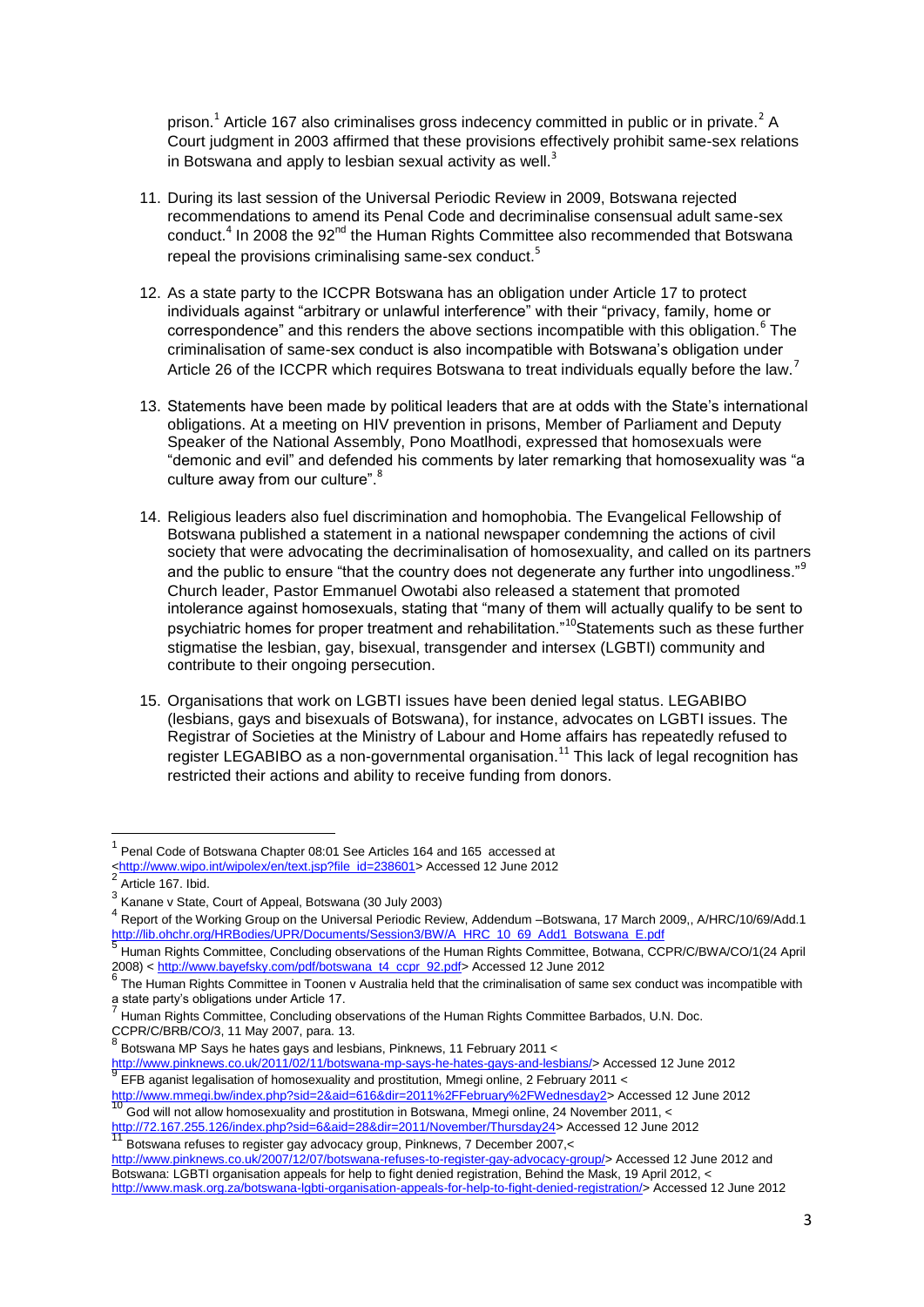- 16. This infringes on the right to association guaranteed under national and international law. Freedom of association is protected under the Constitution of Botswana Article 13(1)<sup>12</sup> and enshrined in the ICCPR (Article 22). Any restrictions of this right should only be necessary in a democratic society on the grounds of public order, safety and health. Refusing to grant an organisation working on the human rights of LGBTI persons, formal legal recognition would not be in conformity with international standards.
- 17. The Constitution of Botswana provides for the fundamental rights and freedoms for every person (Article 3), and prohibits discrimination (Article 15), stating that "no law shall make any provision that is discriminatory either of itself or in its effect."<sup>13</sup> These provisions must be applied to all citizens, including LGBTI persons. The State should end the discrimination of those that engage in same-sex conduct by repealing the criminal provisions in the Penal Code.

### **18. Recommendations**

- 19. CHRI recommends that Botswana:
- a. Repeal Articles 164 and 167 of the Penal Code
- b. Allow organisations working on sexual orientation and gender identity to register and gain formal legal recognition as non-governmental organisations.
- c. Promote and facilitate constructive dialogue on sexual orientation and gender identity with stakeholders, including government ministries, civil society actors and religious leaders.

## **20. National Human Rights Institution**

- 21. In 2008, Botswana received recommendations to establish a Paris Principles compliant national human rights institution and to continue its efforts to strengthen the national human rights architecture and institutional framework by providing necessary funding and resources.
- 22. The country accepted all of these recommendations, made to it by five countries. However, currently the Office of the Ombudsman remains as the sole agency that deals with human rights issues. Furthermore, the Ombudsman's mandate continues to be narrow and restrictive allowing the office to only deal with human rights issues relating to investigating maladministration, and public education.

#### **23. Recommendations:**

- 24. CHRI therefore recommends that Botswana:
- a. Establish a Paris Principles compliant national human rights institution with a broad mandate so that it may be able to effectively protect and promote all human rights
- b. Ensure that resources and funding are made available to further strengthen Botswana's national human rights architecture and institutional framework.

## **25. Relationship with the Council's Special Procedures**

- 26. Botswana received three recommendations regarding its relationship with the Council's Special Procedures. Three countries asked that it issue a standing invitation to the Special Procedures, which Botswana rejected. Botswana noted that it always accepted visits from Special Procedures and did not intend to depart from the Government's commitment to cooperate in this regard, making the decision to reject the recommendation odd. A request to visit from the Special Rapporteur on access to safe drinking water and sanitation made in 2010 has been agreed in principle and/or was under consideration by Botswana.
- 27. Botswana rejected the recommendation from Mexico that it invite the Special Rapporteur on Racism, saying that the Special Rapporteur had not requested a visit, but that Botswana would cooperate if a request was made. Botswana accepted the recommendation that it invite

**.** 

<sup>&</sup>lt;sup>12</sup> Constitution of Botswana < [http://www.chr.up.ac.za/undp/domestic/docs/c\\_Botswana.pdf>](http://www.chr.up.ac.za/undp/domestic/docs/c_Botswana.pdf) Accessed 12 June 2012  $13$  Ibid.